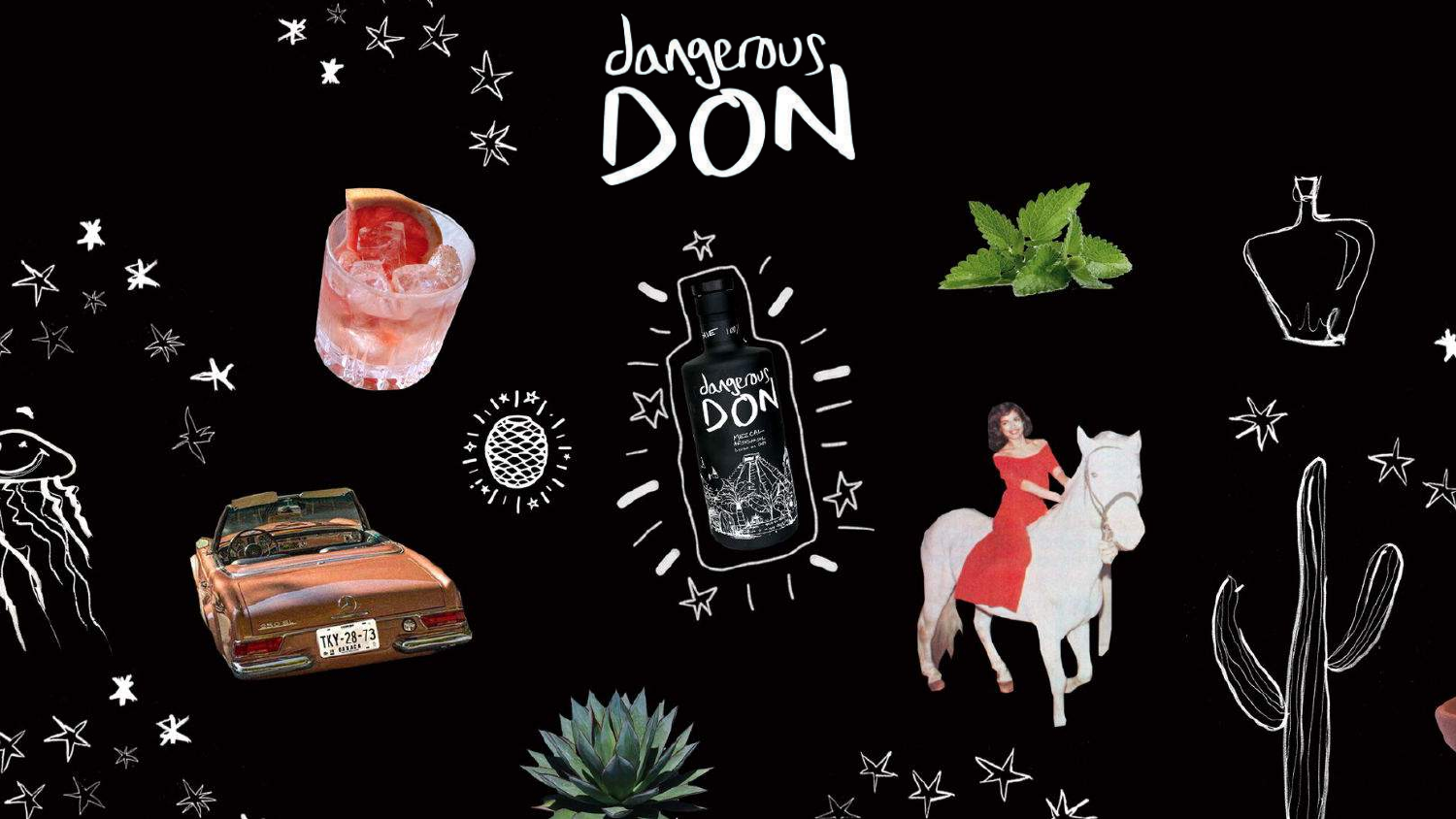

# dangerous

Dangerous Don is a UK drinks brand, founded by London local **Thea Cumming**, that works with producers in Mexico to create a premium mezcal.

**Dangerous Don** has two pours, an **Espadin** and a **Destilado Con Café,** and a third **Destilado Con Mandarina** launching in July. It is the only Café Mezcal on the market, made with hand-grown, organic Naomquie coffee beans which has a signature chocolatey, rich aroma.

At the heart of the business is nurturing the supply chain at every junction. Mezcal is expensive because it is made from agaves, a plant that takes time and love to grow, and expert knowledge to make the spirit, which is often passed down through the family. Thea passionately believes it is important to respect the whole process of mezcal – from seed to bottling, it is this care that creates a truly beautiful spirit.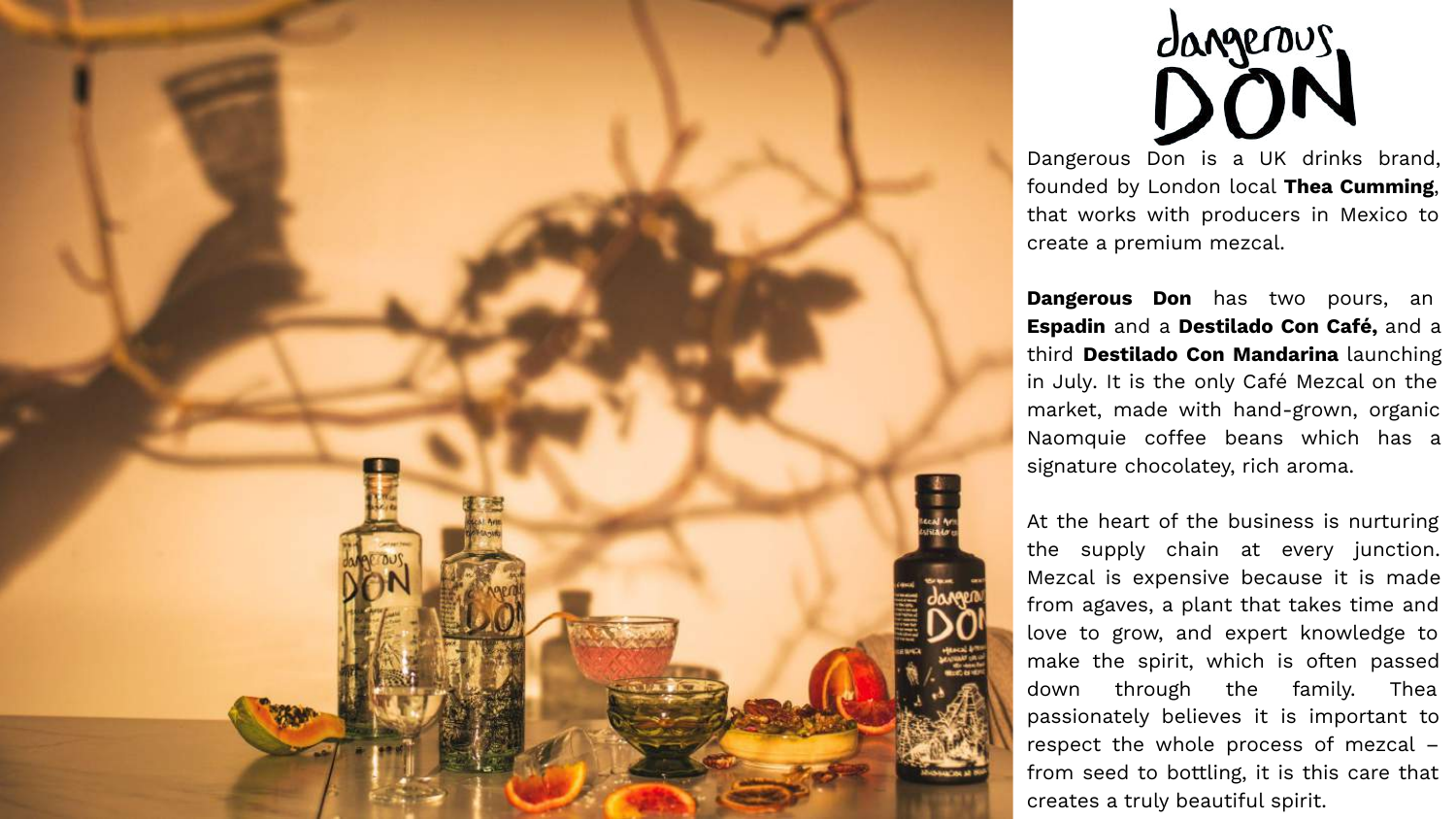![](_page_2_Picture_0.jpeg)

Thea first tried mezcal in 2014 and recognised that it was a spirit that she would love to work with and believed that there were new ways to introduce the drink to the UK. It has a depth of flavour unlike anything else and mezcal's complexities in region, agave variety and production methods can be compared to wine; the flavour variations differ from one region as it takes on the terroir, making it a perfect category for the inquisitive drinker. Bartenders had been enjoying the drink for years but in the UK it had not been enjoyed on a wider level.

Thea's first endeavour with this drink was focused on showcasing the many great producers and forging trading opportunities and she, along with Melanie Symonds of Quiquiriqui Mezcal, launched the Mezcal Week in London in 2017. As she built ties with producers in Mexico and artisans the concept of Dangerous Don was born.

She now works closely with her producers and continues to grow the brand and spread the good word of mezcal.

The two mezcals Dangerous Don work with are all produced using traditional methods from mezcal production families that are generations old. The process is a labour of love and each part and each different technique is essential in deriving a unique and special mezcal.

![](_page_2_Picture_5.jpeg)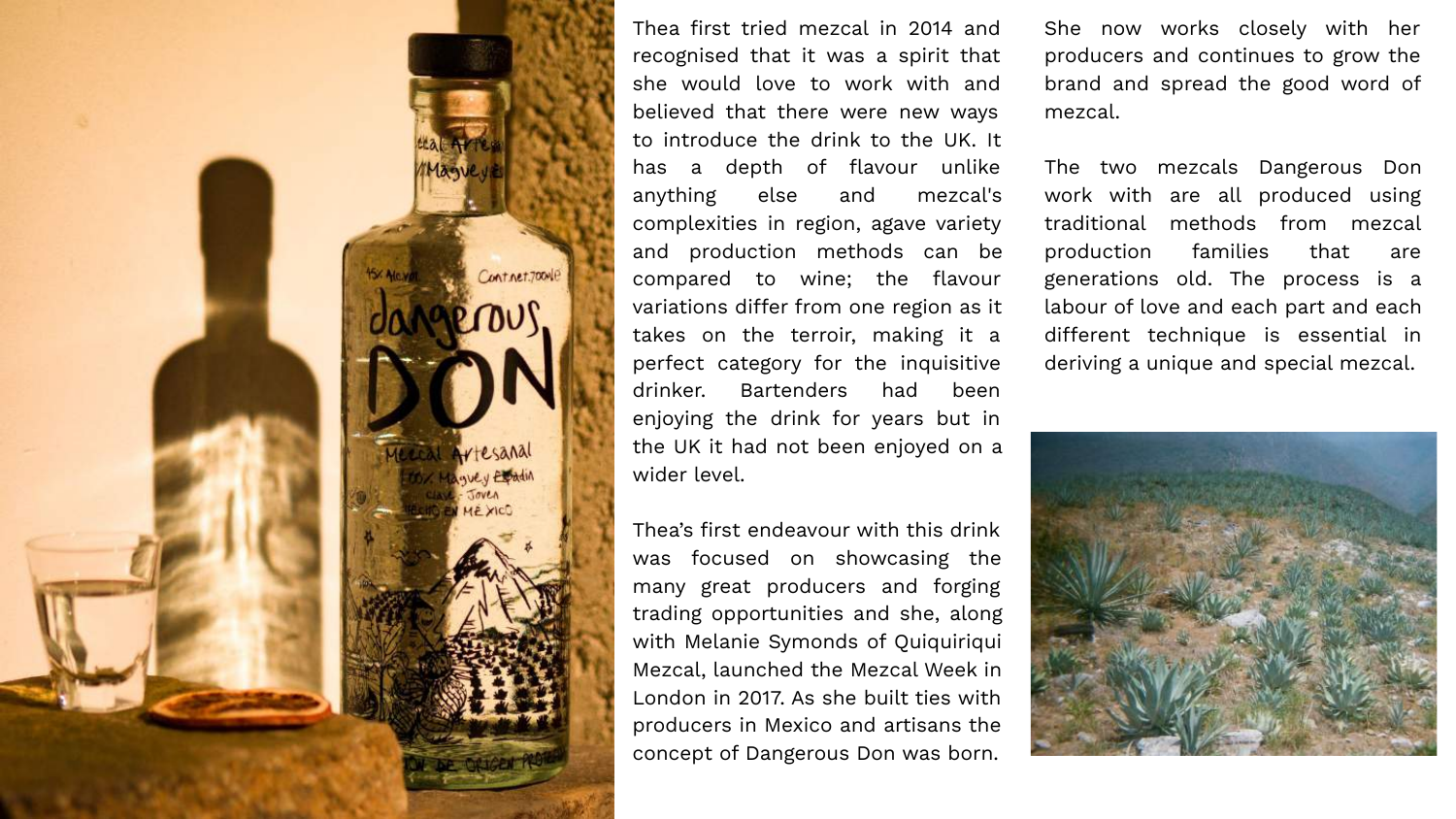![](_page_3_Picture_0.jpeg)

...is Thea's father! He's the inspiration behind it all, his devil-may-care attitude has given her the confidence to make things happen. But it is a collective project and there are many who make up the brand:

# **Thea Cumming**

Originally from Devon, Thea graduated from Manchester University with a BSc First Class honours degree in Management and Marketing of Textiles, before moving to London and immersing herself in the hospitality industry there. She worked as General Manager at pubs and restaurants including Pitt Cue Co and Patty and Bun before striking out on her own and embracing her entrepreneurial spirit.

Thea started London Mezcal Week in 2017 which ran for three years. In November 2019 she opened Doña bar in Stoke Newington which only serves mezcal and has a focus on female performers; it curates fun and diverse artists and musicians. In July 2021 they will be taking over the restaurant above the bar and working with [Tacos Tigre](https://tigretacos.com/). Thea is also looking to open another mezcal bar in Hackney Wick, late summer 2021.

![](_page_3_Picture_5.jpeg)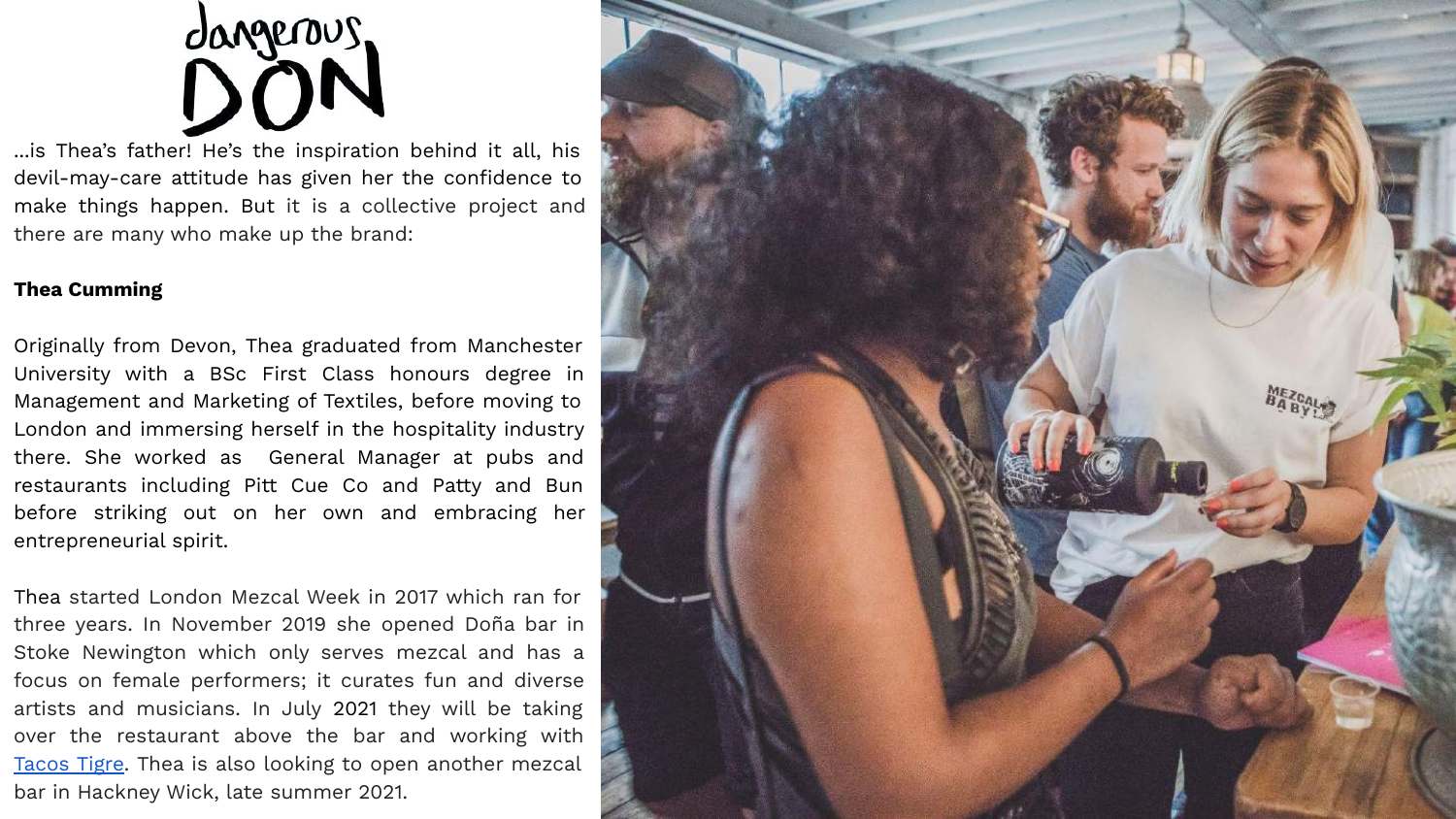# **Celso Martnínez**

Celso and his family are mezcal producers and master distillers. Celso makes Dangerous Don's destilado con café & destilado con mandarina, which are both made with espadin agave. He is based in Santiago Matatlan, often referred to as the 'World Capital Of Mezcal' it is a town and municipality in Oaxaca in South-Western Mexico.

# **Juan Diaz Cruz**

Juan produces Dangerous Don's espadin - straight espadin with no 'flavour'. He is based in Santa María Quiegolani, which is some distance from Dangerous Don's Oaxaca base.

## **Dangerous Don Bottling**

The bottles are handmade using a bespoke mould in Guadalajara, a region of Mexico known for artisan glass manufacturers. They are then printed in another factory in Guadalajara using a process called seriograpy - a very specific screen printing technique.

The mezcal is then bottled in Oaxaca City at Juan's bottling facility and shipped globally!

![](_page_4_Picture_7.jpeg)

![](_page_4_Picture_8.jpeg)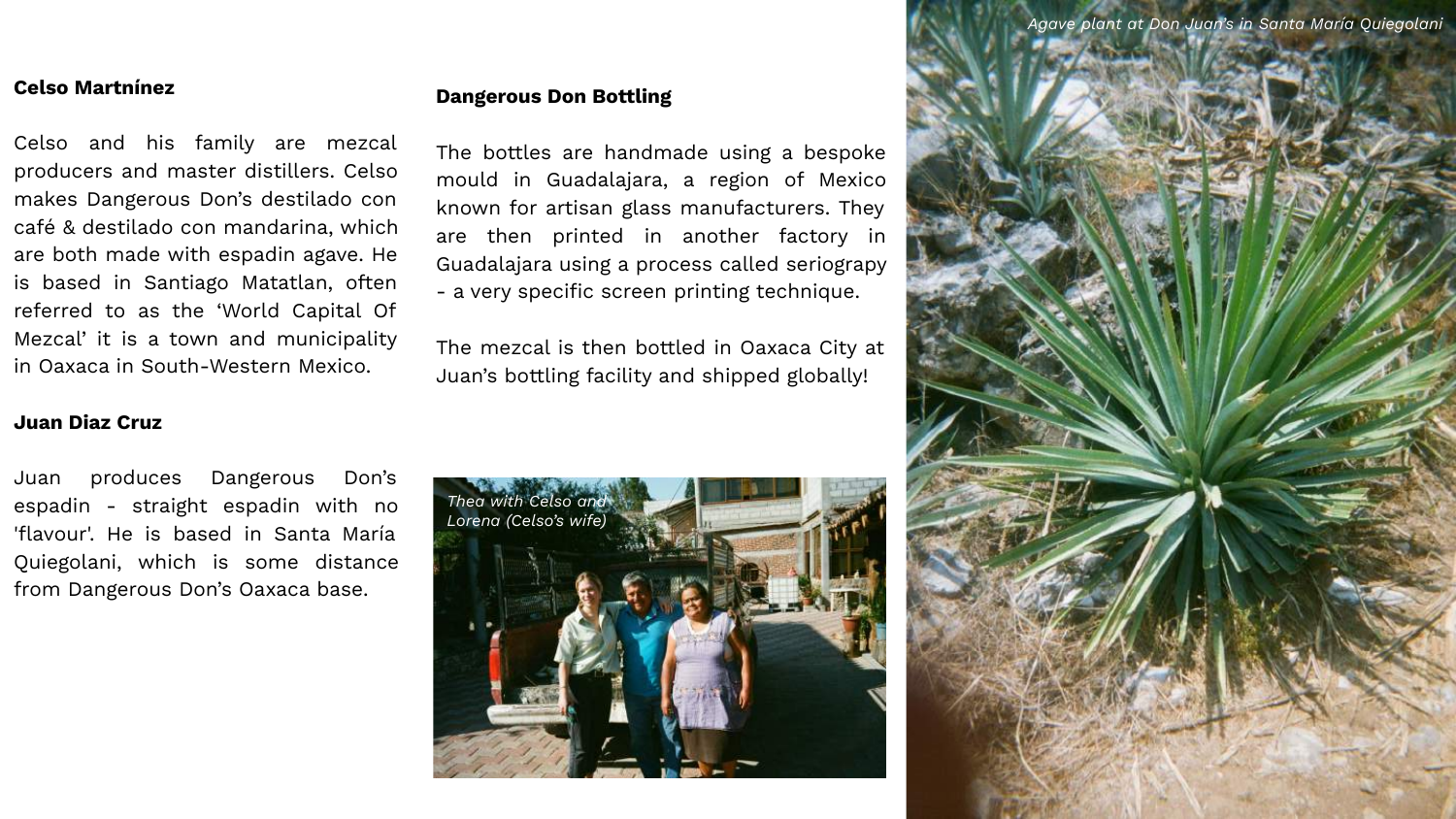THE DON DIGESTIF Destilado con cafe

Rich & classy cafe mezcal, chocolatey & smooth for the espresso martini drinker

![](_page_5_Picture_2.jpeg)

dangerou

bestilado con cafe

**WORK AFTESBABL ONE ONES** 

AECHO EN MÉXICO

Cont.net.700

**YBY AIL VOI** 

**MERCALARE** Institute con NW

Continer<sub>700</sub> **IAGP** M bestilado con Mandarin HECHO EN MEXICO

**AE ORIGI** 

THE CITRUS SUNDOWNER Destilado con mandarina

Super fresh mandarine mezcal, citrusy & tangy, perfect with tonic for the G&T drinker.

THE SIPPER ESPADIN 45%

Light & drinkable, floral & stone fruits for the new mezcal drinker.

Hercal AVT by Maguel **15x Ale vot UN** Mercal Artesanal um Joyes HECHO EN HE ACION DE CIENSE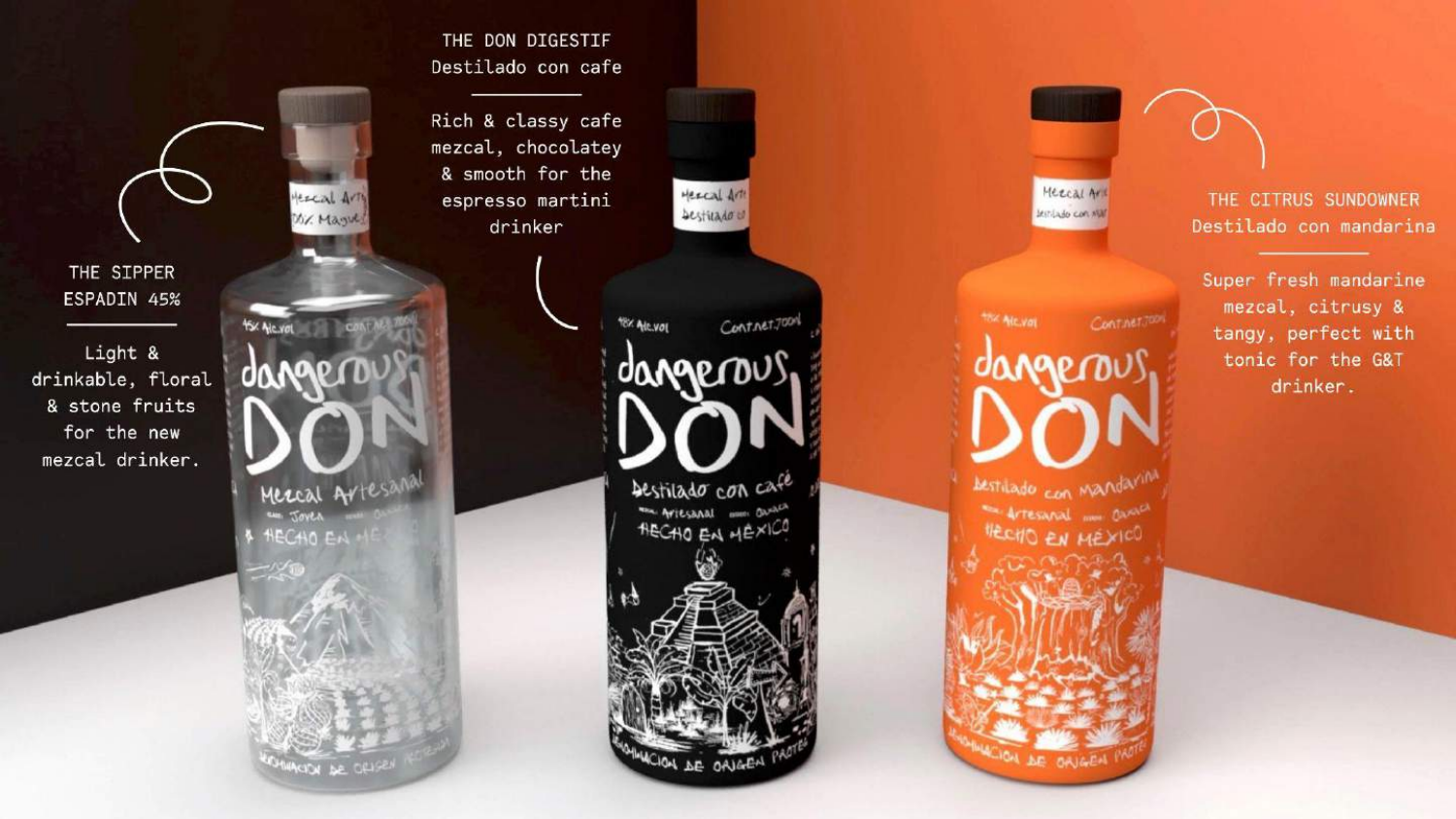![](_page_6_Picture_0.jpeg)

# **Thea's favourite ways to drink Dangerous Don...**

"I am not a big fan of telling people how to drink things as I think it is a personal preference and sometimes we can be over prescriptive about the do's and don'ts of consuming new things - my Dad keeps his espadin in the fridge, I think it doesn't taste as good but that is how he likes it.

My preference is to drink my mezcal straight up at room temperature. The beauty of mezcal is the way the flavour changes when paired with food and so getting the right snack to sip with your mezcal is key.

### **Dangerous Don Spritz**

40ml Dangerous Don Espadin 20ml Aperol 15ml Lime Juice 15ml grapefruit juice Garnish - orange

Fill a highball or wine glass with ice, add ingredients, stir, garnish & serve

# **Dangerous Don Espresso Martini**

40ml Dangerous Don Cafe 30ml Cold Brew Coffee 15ml Creme de Cacao 5ml Agave syrup Shake & strain

Serve in a martini glass

I like having some dried fruit and nuts with the espadin, particularly mango. If I am not drinking it straight I will always have a little mezcalita; I like making it with 50% fresh orange juice so that I don't add any sugar but if not then agave syrup & some sal de gusano ('worm salt') on the rim; or a mezcal & tonic with a slice of grapefruit.

The café pairs perfectly with chocolate and dark fruits, and also works really well in a mezcal espresso martini or a negroni. I think the coffee mezcal is perfect for after dinner which is when I like to drink it. The mandarina, I would drink this straight up with a tiny bit of orange, or as a martini - because martinis are the best, and how could anyone anyone refuse a mandarine mezcal martini?! I've just discovered that the mandarina it goes insanely well with a bread & butter pudding! This expression you can drink before, after or even with dinner; I can imagine it will go very well with a ceviche or something citrusy like an orange sauce."

![](_page_6_Picture_12.jpeg)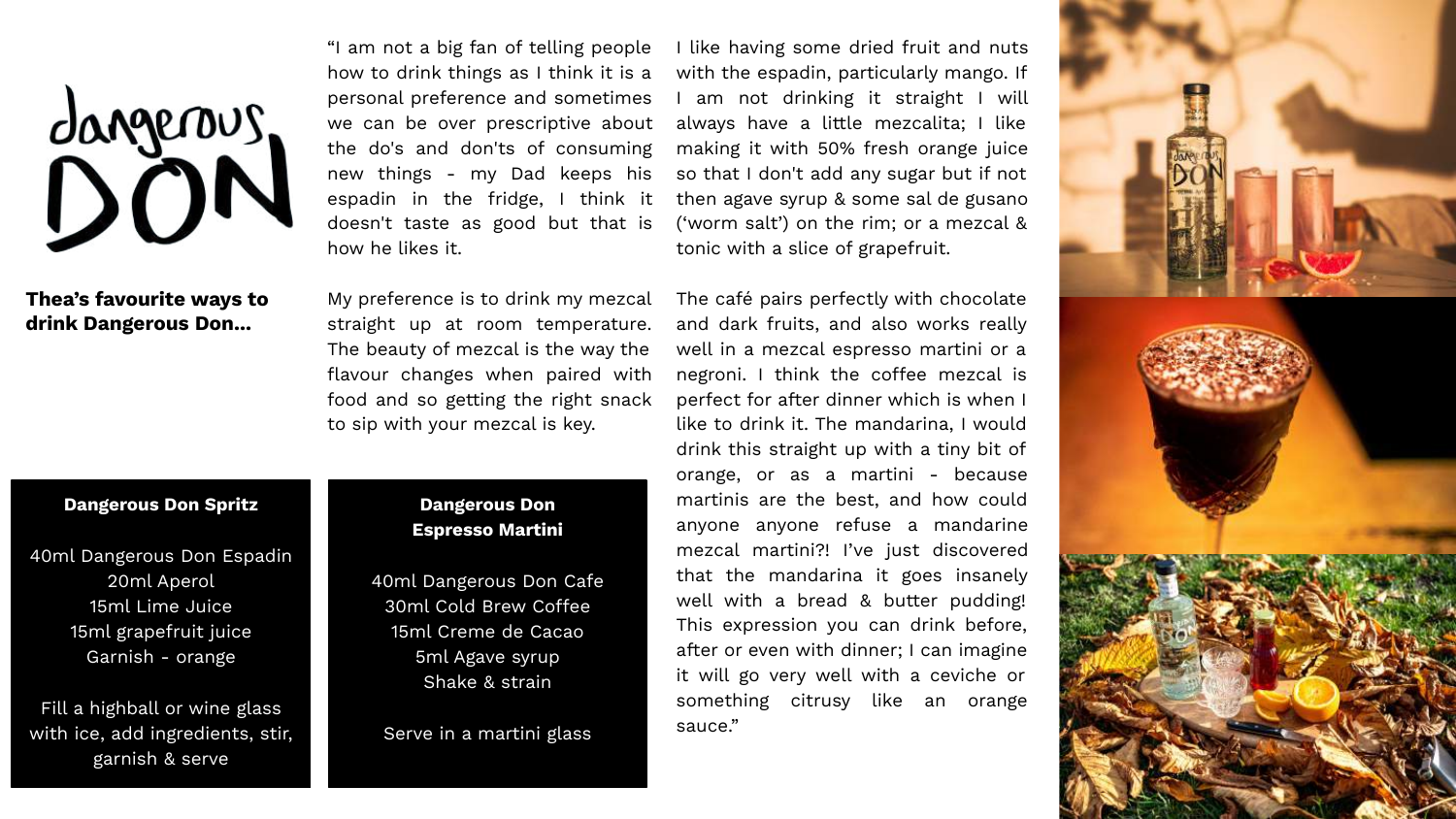# **What is mezcal?**

Mezcal is a spirit which is distilled from the agave plant and has a denomination of origin protecting production in Mexico. It can be made from a variety of different agave plants, and production techniques vary drastically from one producer to another.

The agaves are firstly harvested at 8+ years and the pencas (leaves) are removed. The agave piña (heart, the soft centre) is then cooked in underground pits, if you are making ancestral or artisanal mezcal, and the sweet fibres are then crushed. The crushed fibres and juices are then put into wooden tinas (vats) and left to naturally ferment. The fermented fibre and juice is then distilled twice in an abelique (still), Dangerous Don use copper abelique but there are a variety of different methods for distillation.

Mezcal is sacred and one of the oldest distilled spirits in the Americas dating back over 500 years; the word 'mezcal' comes from the ancient Aztec language, Nahuatl, and means cooked agave. During colonial times, the Spanish banned the production of mezcal in order to promote the sale and consumption of their own imported beverages, creating a local underground production culture. The process is a real testament to the producer themselves and each family has their own secret techniques. Mexico is a country that has a rich and diverse ecosystem of flora and fauna, which is great for producers of mezcal. As consumers become more interested in sourcing, hand crafted products, and people behind brands, mezcal is becoming globally popular – it is an exciting time in this drinks category.

![](_page_7_Picture_4.jpeg)